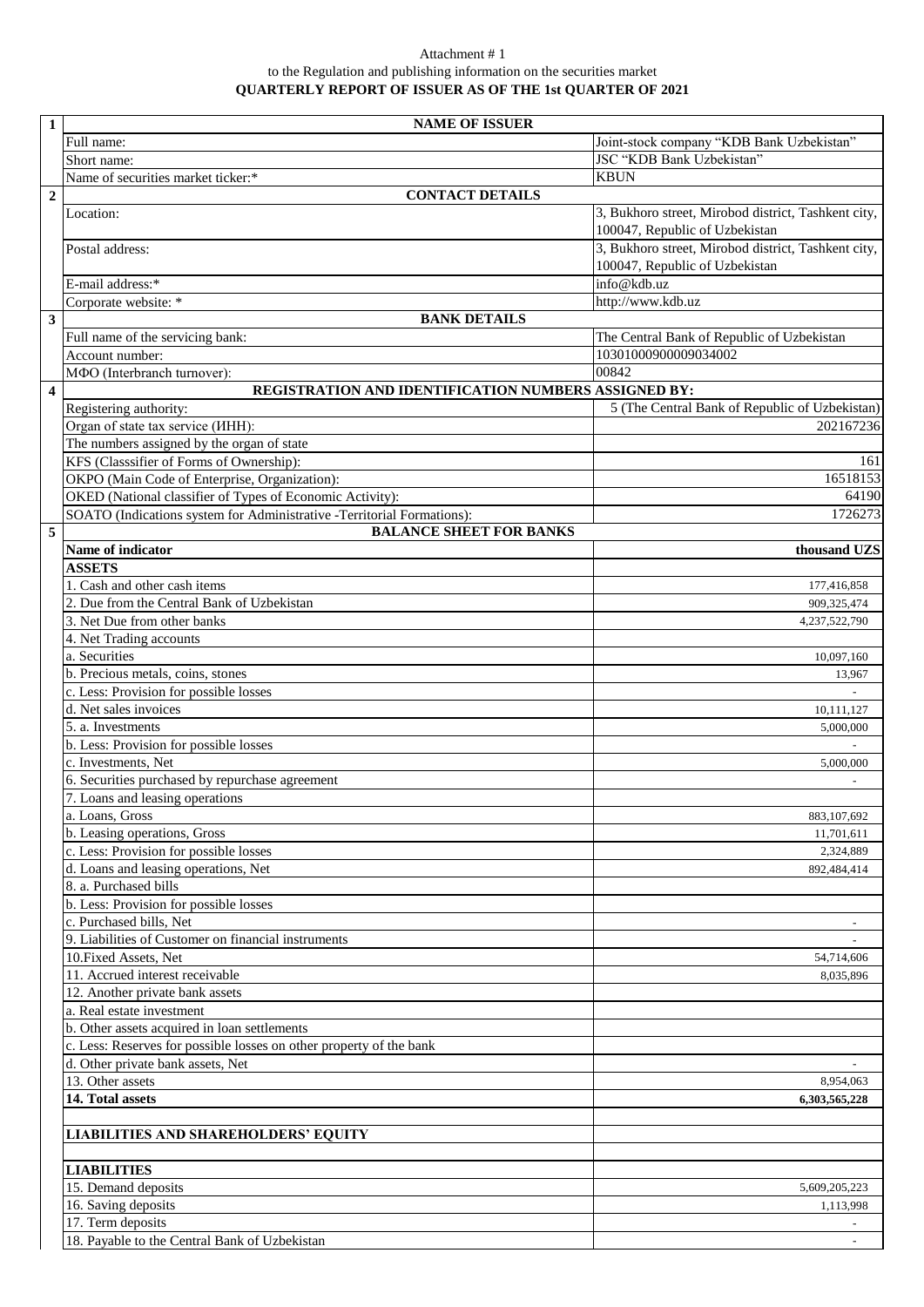| 19. Payable to other banks                                                              | 3.836.161      |
|-----------------------------------------------------------------------------------------|----------------|
| 20. Securities sold under agreement with a subsequent purchase                          |                |
| 21. Loans and leasing operations for payment                                            |                |
| 22. Subordinated debt                                                                   |                |
| 23. Accrued interest payable                                                            |                |
| 24. Other liabilities                                                                   | 7.854.208      |
| 25. Total liabilities                                                                   | 5,622,009,590  |
|                                                                                         |                |
| <b>EQUITY</b>                                                                           |                |
| 26. Charter Capital                                                                     |                |
| a. Shares - Ordinary                                                                    | 101,272,261    |
| b. Shares - Priveleged                                                                  |                |
| 27. Additional paid-in capital                                                          |                |
| 28. Reserve capital                                                                     |                |
| a. Reserve fund for general purpose                                                     | 47,990,693     |
| a.1. Including Provision for probable losses on standard assets                         | 32,799,854     |
| b. Devaluation Reserve                                                                  | 216,441,789    |
| c. Other reserves and funds                                                             | 2,687,471      |
| 29. Retained earnings                                                                   | 313,163,424    |
|                                                                                         |                |
| 30. Total equity                                                                        | 681,555,638    |
| 31. Total liabilities and equity                                                        | 6,303,565,228  |
| STATEMENT OF FINANCIAL PERFORMANCE FOR BANKS                                            |                |
| <b>Categories</b>                                                                       | thousand UZS   |
| <b>INTEREST INCOME</b>                                                                  |                |
| 1. Interest income                                                                      |                |
| a. Interest income on the accounts with Central Bank of Uzbekistan                      | 1,644,389.00   |
| b. Interest income on accounts in other banks                                           | 11,420,277     |
| c. Interest income on bills bought                                                      |                |
| d. Interest income on investments                                                       | 202,603        |
| e. Interest income on trade account securities                                          | 376,215        |
| f. Interest income on customer commitments                                              |                |
| g. Interest income on customer acceptances outstanding obligations of the bank          |                |
| h. Percentage, Discount (Specials) and fees on credit and leasing operations            | 20,310,781     |
| i. Interest income under agreements to purchase securities with a repurchase            |                |
| <i>i</i> . Other interest income                                                        |                |
| k. Total interest income                                                                | 33,954,265     |
|                                                                                         |                |
| 2. INTEREST EXPENSES                                                                    |                |
| a. Interest expense on demand deposits                                                  |                |
|                                                                                         |                |
| b. Interest expense on saving deposits                                                  |                |
| c. Interest expense on term deposits                                                    |                |
| d. Interest on accounts payable with the Central Bank of Uzbekistan                     |                |
| e. Interest on accounts payable to other banks                                          |                |
| f. Total interest expense on deposits                                                   |                |
| g. Interest expense on loans payable                                                    |                |
| h. Interest expenses on agreements on the sale of securities with subsequent repurchase |                |
| i. Other interest expense                                                               |                |
| j. Total interest expense on loans                                                      | $\blacksquare$ |
| k. Total interest expense                                                               |                |
|                                                                                         |                |
| 3. NET INTEREST INCOME BEFORE ASSESSMENT POSSIBLE LOSSES ON                             |                |
| <b>ASSETS</b>                                                                           |                |
|                                                                                         | 33,954,265     |
| a. Less: Provision for possible losses on other assets                                  | 2,333,678      |
| b. Net interest income after an assessment of possible losses on loans and leasing      |                |
|                                                                                         | 31,620,587     |
|                                                                                         |                |
| <b>4. NON-INTEREST INCOME</b>                                                           |                |
| a. Income from commissions and fees                                                     | 10,836,421     |
| b. Gain on foreign exchange                                                             | 8,764,904      |
| c. Profit from commercial operations                                                    |                |
| d. Profits and dividends from investments                                               |                |
| e. Other non-interest income                                                            | 2,994,560      |
| f. Total non-interest income                                                            |                |
|                                                                                         | 22,595,885     |
|                                                                                         |                |
| 5. NON-INTEREST OPERATING EXPENSES                                                      |                |
| a. Fee and commission expenses and expenses for services                                | 2,791,613      |
| b. Losses on foreign exchange                                                           | 4,042,518      |
| c. Losses on trading accounts                                                           |                |
|                                                                                         |                |